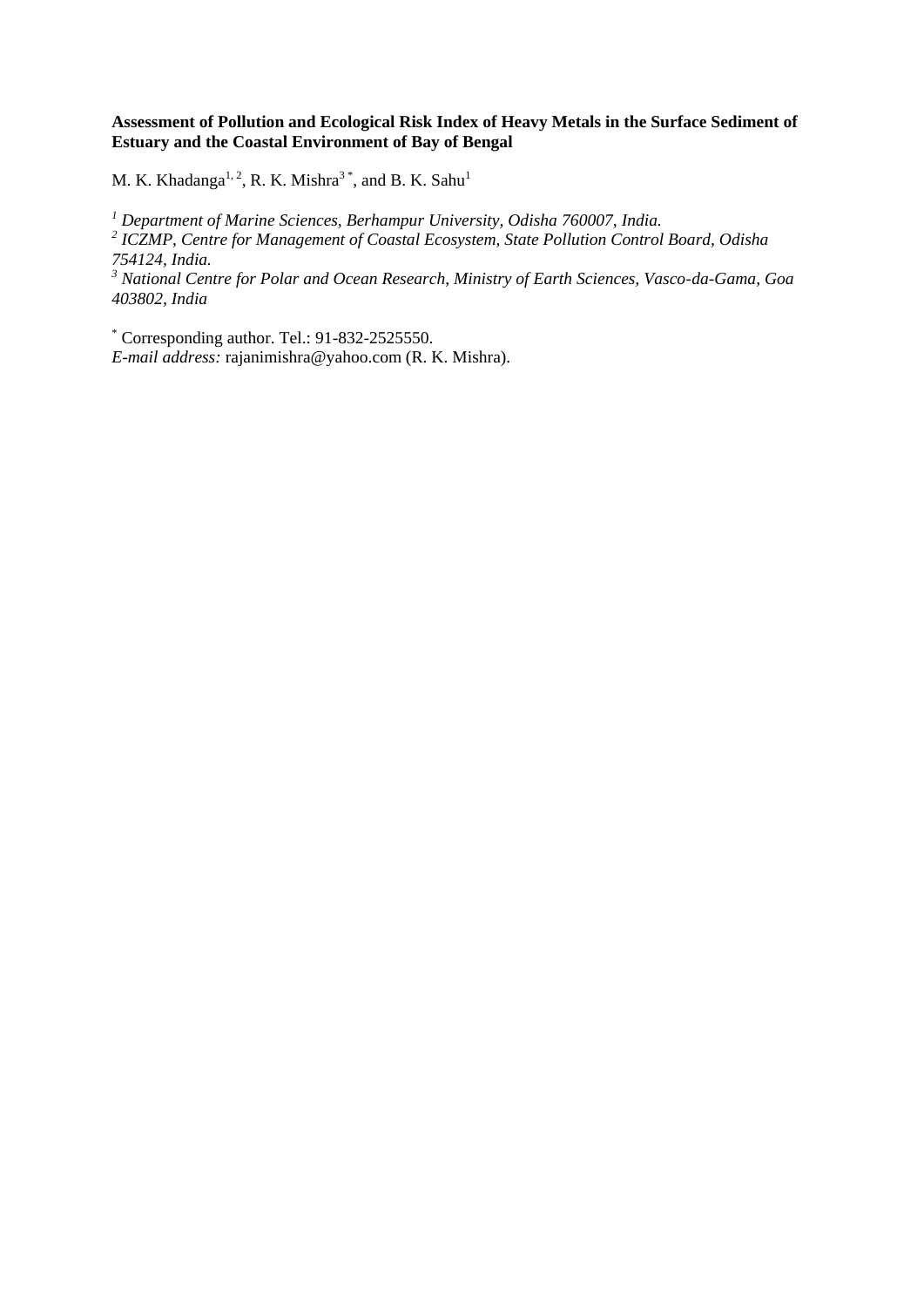

Figure S1. Seasonal and spatial variation of contamination factor (CF) in the study area, Bay of Bengal.



**Figure S2.** Seasonal and spatial variation of Enrichment Factor (EF) in the study area, Bay of Bengal.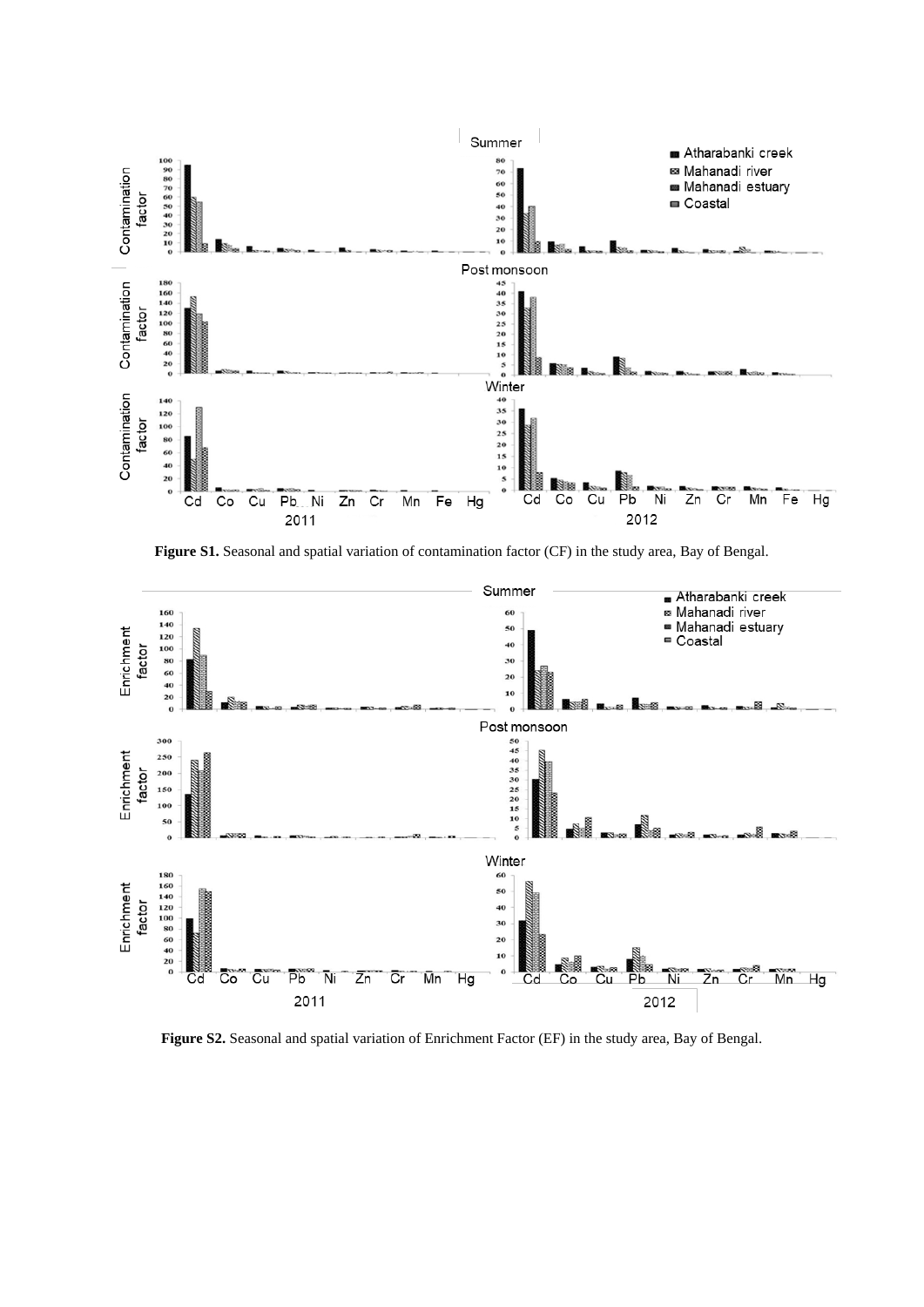| Texture                                       | Seasons   | Atharabanki creek | Mahanadi River   | Estuary          | Coastal           |  |
|-----------------------------------------------|-----------|-------------------|------------------|------------------|-------------------|--|
|                                               |           | Mean $\pm$ SD     | Mean $\pm$ SD    | Mean $\pm$ SD    | Mean $\pm$ SD     |  |
| <b>SAND</b>                                   | <b>SM</b> | $37.57 + 43.28$   | $98.21 \pm 0.16$ | $79.82 \pm 7.78$ | $93.70 + 5.72$    |  |
|                                               | PM        | $41.67 + 46.64$   | $99.12 + 0.12$   | $90.79 + 8.47$   | $84.59 + 19.78$   |  |
|                                               | WN        | $37.8 + 42.4$     | $99.3 + 0.1$     | $79.19 + 17.06$  | $73.82 \pm 31.34$ |  |
| <b>SLIT</b>                                   | <b>SM</b> | $4.44 \pm 1.04$   | $0.44 \pm 0.17$  | $6.82 \pm 3.54$  | $1.38 \pm 1.70$   |  |
|                                               | PM        | $7.59 \pm 1.69$   | $0.15 \pm 0.04$  | $0.65 \pm 0.33$  | $5.52 \pm 8.31$   |  |
|                                               | WN        | $5.1 \pm 0.9$     | $0.2 \pm 0.0$    | $2.92 \pm 2.44$  | $19.52 \pm 24.72$ |  |
| <b>CLAY</b>                                   | <b>SM</b> | $57.99 \pm 42.32$ | $1.35 \pm 0.33$  | $13.36 + 4.24$   | $4.92 \pm 5.02$   |  |
|                                               | <b>PM</b> | $50.74 + 45.14$   | $0.74 + 0.07$    | $8.57 + 8.14$    | $9.89 \pm 11.66$  |  |
|                                               | WN        | $57.1 + 41.7$     | $0.5 \pm 0.1$    | $17.89 + 14.62$  | $6.66 \pm 9.90$   |  |
| OC                                            | <b>SM</b> | $7.09 \pm 3.39$   | $0.95 \pm 0.01$  | $3.60 \pm 0.52$  | $0.65 \pm 0.09$   |  |
|                                               | PM        | $6.38 \pm 3.28$   | $0.64 \pm 0.01$  | $3.21 \pm 0.09$  | $0.76 \pm 0.06$   |  |
|                                               | WN        | $6.8 + 3.3$       | $0.9 \pm 0.0$    | $3.55 \pm 0.35$  | $0.73 \pm 0.11$   |  |
| <b>OM</b>                                     | <b>SM</b> | $12.21 \pm 5.85$  | $1.64 \pm 0.02$  | $6.20 \pm 0.89$  | $1.12 \pm 0.15$   |  |
|                                               | PM        | $10.99 \pm 5.66$  | $1.10 \pm 0.02$  | $5.53 \pm 0.15$  | $1.32 \pm 0.10$   |  |
|                                               | WN        | $11.7 \pm 5.6$    | $1.5 \pm 0.0$    | $6.11 \pm 0.59$  | $1.26 \pm 0.18$   |  |
| $\mathbf{m} \cdot \mathbf{n}$<br>$\mathbf{v}$ |           |                   |                  |                  |                   |  |

**Table S1.** Spatial and Seasonal Variation of Texture (%), Organic Carbon (OC) and Organic Matter (OM) in the Mahanadi Estuarine and Coastal Sediments (Mean  $\pm$  Standard Deviation) during 2011 (n = 14)

SM: Summer, PM: Post monsoon, WN: Winter.

**Table S2.** Spatial and Seasonal Variation of Texture (%), Organic Carbon (OC) and Organic Matter (OM) in the Mahanadi Estuarine and Coastal Sediments (Mean  $\pm$  Standard Deviation) during 2012 (n = 14)

| Texture     | <b>Seasons</b> | Atharabanki creek | Mahanadi river   | Estuary          | Coastal           |
|-------------|----------------|-------------------|------------------|------------------|-------------------|
|             |                | Mean $\pm$ SD     | $Mean + SD$      | $Mean + SD$      | $Mean + SD$       |
| <b>SAND</b> | <b>SM</b>      | $40.42 + 44.70$   | $98.21 + 0.16$   | $91.65 + 2.47$   | $93.70 + 5.72$    |
|             | PM             | $42.80 \pm 41.35$ | $91.65 \pm 2.47$ | $92.75 \pm 4.03$ | $94.68 \pm 2.64$  |
|             | WN             | $49.17 \pm 29.80$ | $99.29 \pm 0.11$ | $79.19 + 24.13$  | $81.60 \pm 19.60$ |
| <b>SLIT</b> | <b>SM</b>      | $9.45 + 6.63$     | $0.44 \pm 0.17$  | $2.33 + 1.27$    | $1.38 \pm 1.70$   |
|             | PM             | $15.84 + 8.08$    | $2.33 \pm 1.27$  | $2.40 \pm 1.65$  | $1.65 \pm 0.65$   |
|             | WN             | $4.56 + 0.61$     | $0.94 + 0.54$    | $5.73 + 2.62$    | $4.93 \pm 5.05$   |
| <b>CLAY</b> | <b>SM</b>      | $50.14 + 38.13$   | $1.35 \pm 0.33$  | $6.02 + 1.21$    | $4.92 \pm 5.02$   |
|             | PM             | $41.36 + 33.28$   | $6.02 + 1.21$    | $4.86 + 2.38$    | $3.67 + 2.13$     |
|             | WN             | $46.27 + 29.46$   | $0.18 + 0.13$    | $15.60 + 20.76$  | $13.47 + 16.02$   |
| OC          | <b>SM</b>      | $6.61 + 3.20$     | $0.52 + 0.01$    | $0.95 \pm 0.04$  | $1.01 \pm 0.09$   |
|             | <b>PM</b>      | $5.97 + 3.45$     | $0.95 + 0.04$    | $4.26 \pm 0.42$  | $1.26 + 0.14$     |
|             | WN             | $6.81 \pm 2.89$   | $0.98 \pm 0.02$  | $5.44 + 1.29$    | $1.15 \pm 0.34$   |
| OМ          | <b>SM</b>      | $11.39 \pm 5.51$  | $0.89 + 0.01$    | $1.64 + 0.07$    | $1.74 + 0.16$     |
|             | PM             | $10.28 \pm 5.95$  | $1.64 \pm 0.07$  | $7.34 \pm 0.73$  | $2.17 \pm 0.23$   |
|             | WN             | $11.73 \pm 4.98$  | $1.68 \pm 0.04$  | $9.37 \pm 2.23$  | $1.97 \pm 0.59$   |

SM: Summer, PM: Post monsoon, WN: Winter.